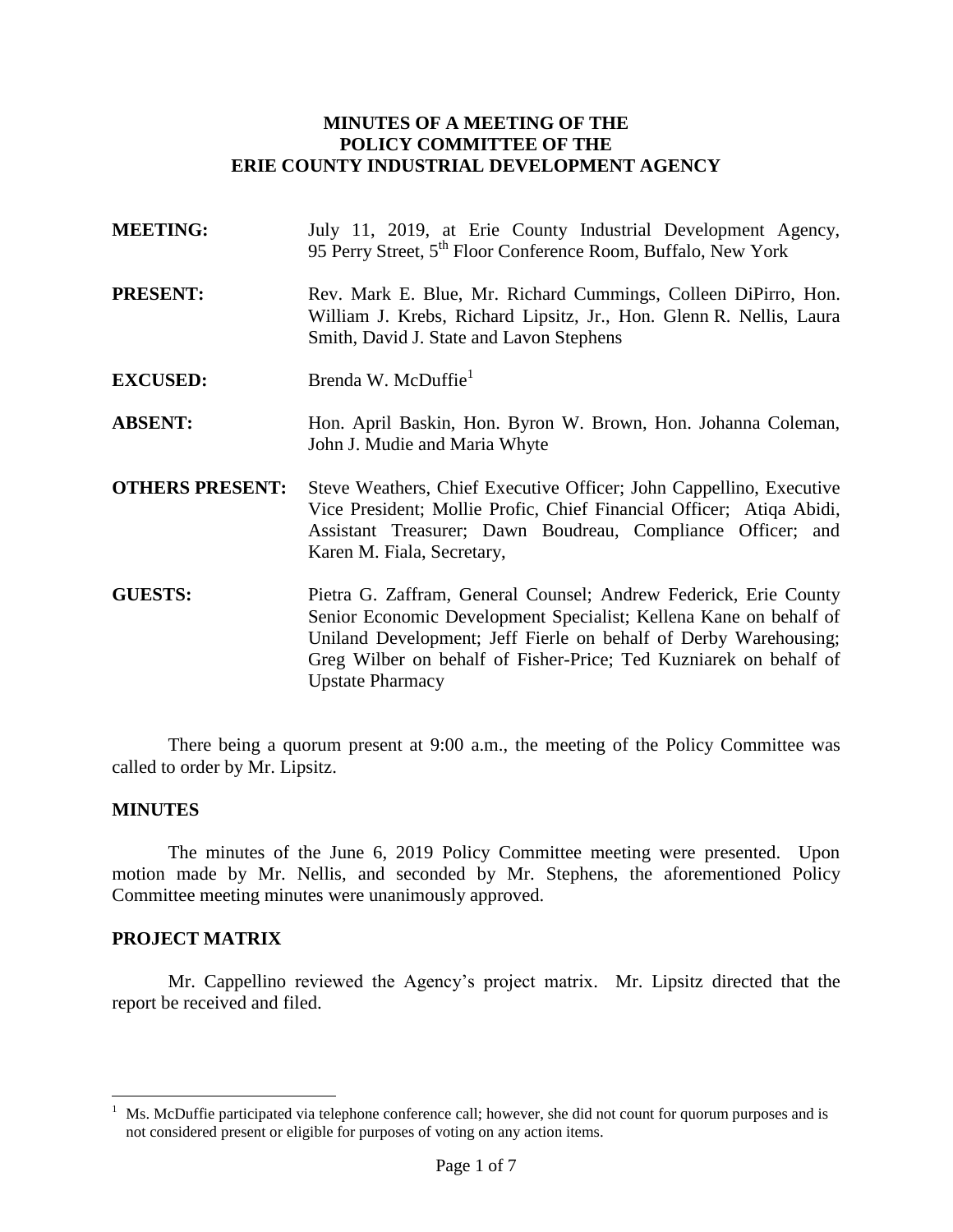#### **PROJECT PRESENTATIONS**

Buffalo High Technology Centre, Inc., 505 Ellicott Street, Buffalo, New York. Mr. Cappellino presented this proposed sales tax, mortgage recording tax and real property tax abatement benefits project involving the adaptive reuse of the former Frey building. The proposed project involves the adaptive reuse of a 20,000 sq. ft. facility by renovating the interior and exterior of the building and adding a mezzanine component which will increase the total square footage of the building to 35,000 sq. ft. The facility will include commercial and residential space. There is a retail determination with regard to 1,326 sq. ft. of retail space for a possible café. Erie County needs to confirm such determination. The project will also contain at least one 880 sq. ft. apartment.

Mr. Cappellino stated that in exchange for providing the sales and use tax, mortgage recording tax and real property tax abatement benefits, the approval of this project will be conditioned upon adherence to certain material terms and conditions with respect to the potential modification, recapture and/or termination of financial assistance as follows:

| Condition               | Term                       | <b>Recapture Provision</b>                       |
|-------------------------|----------------------------|--------------------------------------------------|
|                         |                            | Investment amount equal to or greater than 85%   |
|                         |                            | of project amount.                               |
|                         |                            | Total Project Amount = $$7,877,447$              |
| <b>Total Investment</b> | At project completion      | $85\% = $6,695,829$                              |
|                         |                            | Create 85% of Projected                          |
|                         |                            | $Projected = 4 FTE$                              |
|                         | Coincides with 7-year      | $85\% =$                                         |
| Employment              | <b>PILOT</b>               | Recapture Employment $=$ 3                       |
|                         |                            | Adherence to policy including quarterly          |
| Local Labor             | <b>Construction Period</b> | reporting                                        |
|                         | Coincides with 7-year      |                                                  |
| Pay Equity              | <b>PILOT</b>               | Adherence to policy                              |
|                         | Coincides with 7-year      |                                                  |
| Unpaid Tax              | <b>PILOT</b>               | Adherence to policy                              |
|                         | Coincides with 7-year      | Recapture of state and local sales tax, mortgage |
| Recapture Period        | <b>PILOT</b>               | recording tax and real property taxes.           |

# **Draft Recapture Material Terms**

Mr. Cappellino introduced Ms. Kane with Uniland Development who spoke to members about the project. Ms. Kane presented an overview of how the proposed project meets the Agency's eligibility components for adaptive reuse. She noted that the project will serve as a connector between the medical campus and the Central Business District. The building is formerly owned by Frey the Wheelman and the project will entail a mixed-use facility with two residential units, a deli, office and flexible work space to allow for a co-working environment. There are similar spaces in the public sector but the company sees a need for private development of these types of office spaces. The project will take the existing building from 25,000 sq. ft. to 35,000 sq. ft. Financial obstacles facing the proposed development include: (i) high material and labor costs due to the restructuring of the entire front façade. The project will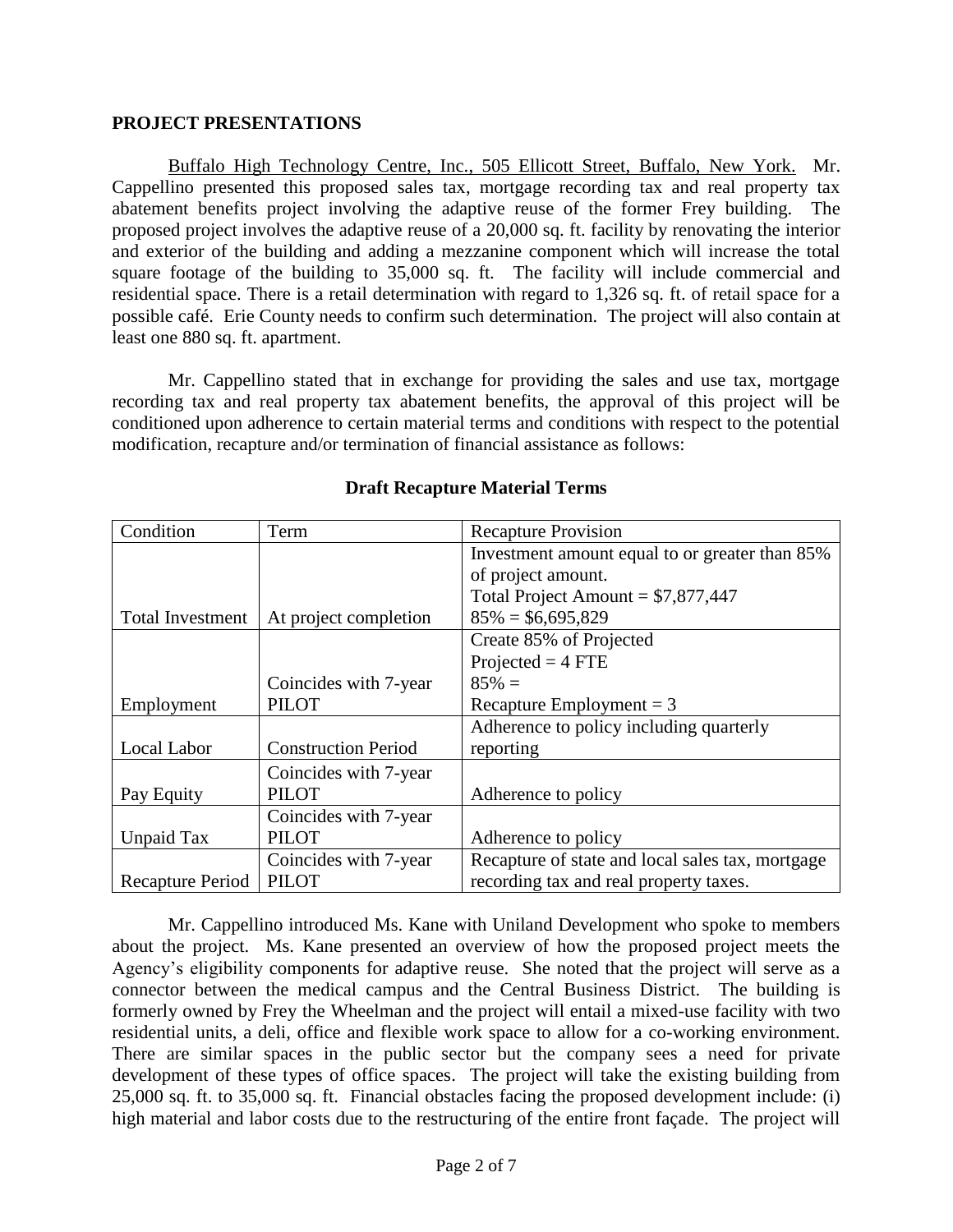offer turnkey office space and will be ISUD certified. Benefits for Buffalo, according to Ms. Kane, will include addition of flexible office space, and recruitment, retention and innovation opportunities for those who co-locate in the space. There will be two on-site staff people in the facility that will service the customers. There will be no leases involved; rather, Uniland will utilize "use" agreements for access to the space.

Ms. DiPirro commented that the project resonates with her, in that the adaptive reuse of such a building could be a prototype for other smaller projects to affect systemic change. She noted that in Amherst there are millennials who want to use office space temporarily and do not necessarily have the ability to lease a large office space. She noted there is a general lack of space for promoting entrepreneurial spirit and that this project will fit that demographic.

Ms. Smith concurred with Ms. DiPirro's comments. She stated that there is a ripple effect for small businesses, and development of this project will start to put a commercial base in the area. Ms. Smith also noted there is a connection to the Beverly Gray facility that is graduating students directly across the street.

Ms. Kane noted that many incubators are currently running out of space, therefore this project would act like an accelerator.

Upon motion by Mr. Blue and seconded by Ms. DiPirro, a motion was made to approve of the project as proposed. Mr. Lipsitz called for the vote and the project was then unanimously approved.

Derby Warehousing, LLC/KPM Exceptional, 1393 Wisconsin Road, Derby, New York. Mr. Cappellino presented this proposed sales tax and real property tax abatement benefits project involving the expansion of the existing warehousing and distribution facility by constructing a 27,700 sq. ft. addition. Mr. Cappellino noted that this is a 1.3 million dollar project. There is currently an existing 28,000 sq. ft. building occupied by KPM and the expansion will represent a doubling of the company's footprint in the Town of Evans. KPM is based in New Jersey. The Derby facility, compared to the possibility of expansion in New Jersey, offers an experienced workforce, close proximity to suppliers, less traffic congestion and proximity to Canada for planned future territory expansion.

Mr. Cappellino stated that in exchange for providing the sales and use tax and real property tax abatement benefits, the approval of this project will be conditioned upon adherence to certain material terms and conditions with respect to the potential modification, recapture and/or termination of financial assistance as follows: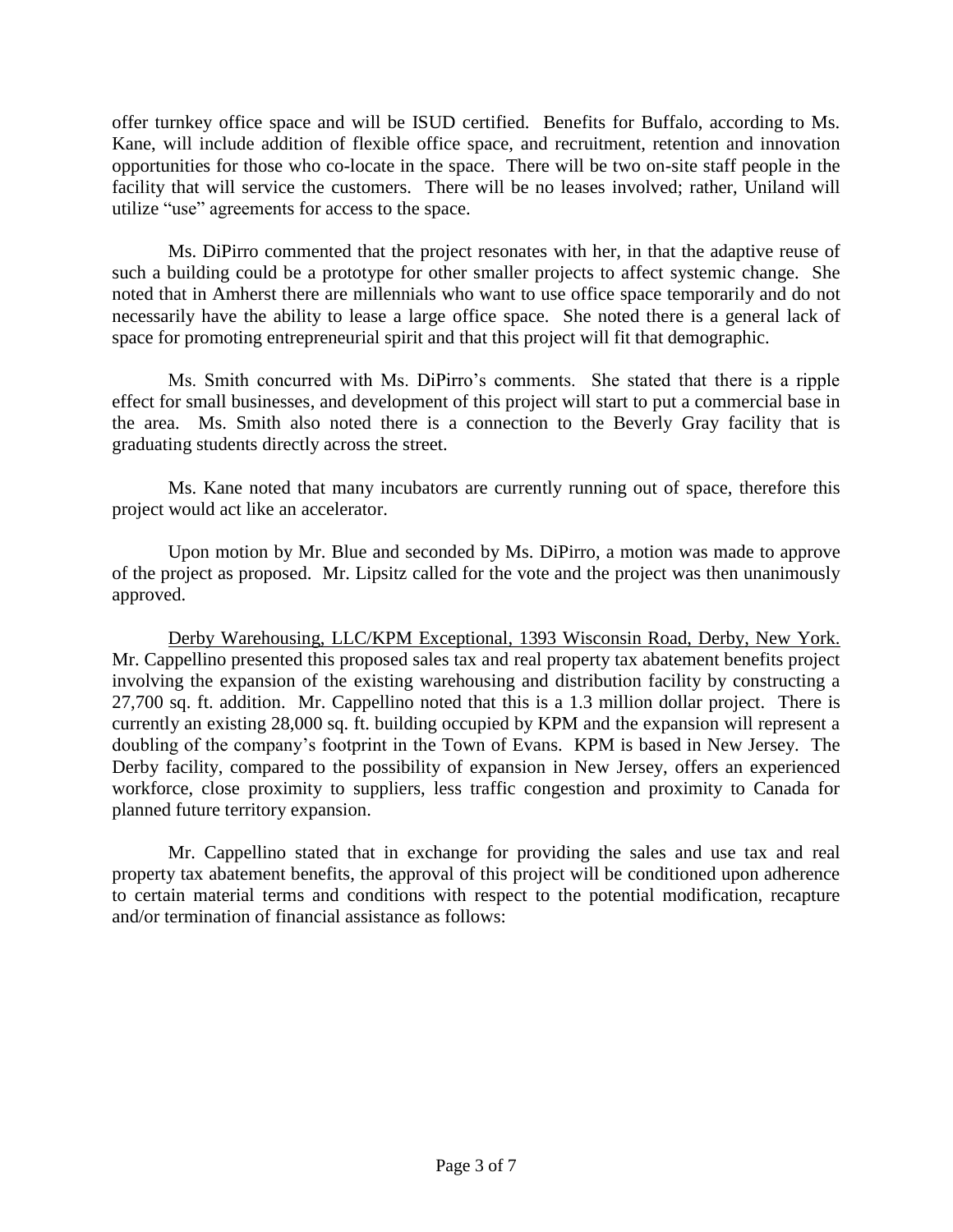| Condition        | Term                       | <b>Recapture Provision</b>                      |
|------------------|----------------------------|-------------------------------------------------|
|                  |                            | Investment amount equal to or greater than 85%  |
|                  |                            | of project amount.                              |
|                  |                            | Total Project Amount = $$1,332,000$             |
| Total Investment | At project completion      | $85\% = $1,132,200$                             |
|                  |                            | Maintain Base: 6                                |
|                  |                            | Create 85% of Projected                         |
|                  |                            | Projected: 1                                    |
|                  | Coincides with 7-year      | $85\% = 1$                                      |
| Employment       | <b>PILOT</b>               | Recapture Employment = $7$                      |
|                  |                            | Adherence to policy including quarterly         |
| Local Labor      | <b>Construction Period</b> | reporting                                       |
|                  | Coincides with 7-year      |                                                 |
| Pay Equity       | <b>PILOT</b>               | Adherence to policy                             |
|                  | Coincides with 7-year      |                                                 |
| Unpaid Tax       | <b>PILOT</b>               | Adherence to policy                             |
|                  | Coincides with 7-year      | Recapture of state and local sales tax and real |
| Recapture Period | <b>PILOT</b>               | property tax                                    |

Mr. Cappellino introduced Mr. Fierle from Derby Warehousing who presented further information to the members on the project. Mr. Fierle noted that KPM is a wholesale distributor with its primary location in New Jersey. They sell equipment to dealers from Maine to Virginia. The business has grown tremendously. Specifically, the 100,000 sq. ft. facility they built in New Jersey three years ago is at capacity. Mr. Fierle was approached about expanding the Derby facility. The Town of Evans approved the proposed 27,000 sq. ft. addition the night prior to Policy Committee meeting. Mr. Fierle noted that if the building is not constructed in Derby it will be built in Landing, New Jersey.

Ms. DiPirro noted that she likes the size of the project and noted that the proposed expansion is in an area of the region that we do not typically see job creation in. Ms. Smith noted that the project has potential to expand warehousing distribution. Mr. Fierle noted that his company's industry has peaks and valleys and they cannot lay people off. Thus, in order to maintain his workforce, they started another division which focuses on logistics and shipping on behalf of other businesses (3PL).

Mr. Krebs then moved and Mr. Nellis seconded to approve of the project as proposed. Mr. Lipsitz called for the vote and the project was then unanimously approved.

Fisher Price, Inc., 636 Girard Avenue, East Aurora, New York. Mr. Cappellino presented this proposed sales tax benefits project involving Fisher Price's renovation and updating of the Team Center building's first floor, which includes Play Lab space, into a Center for Early Childhood Development Research. The project will also involve renovation of office and meeting spaces.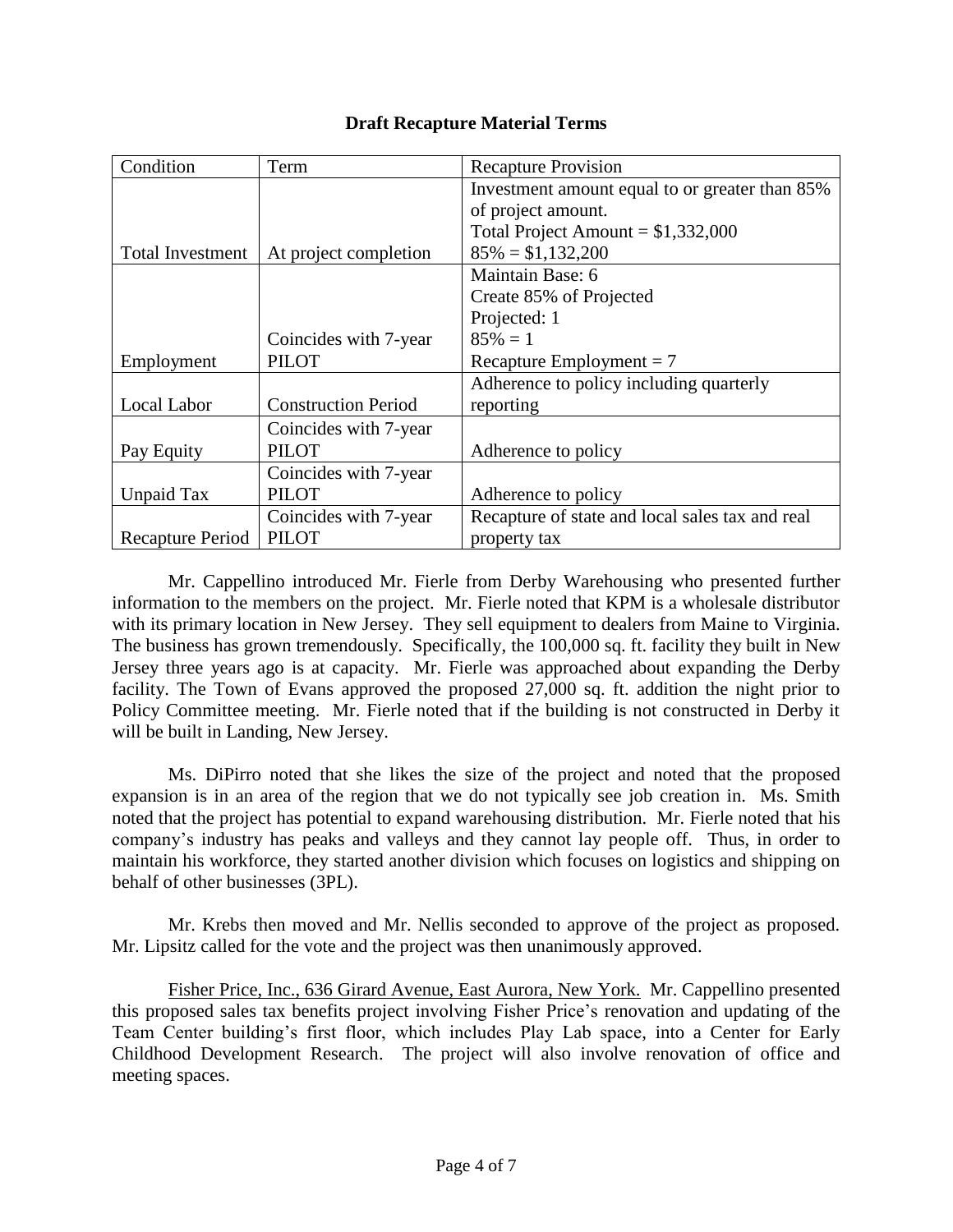Mr. Cappellino introduced Mr. Wilber from Fisher Price who presented further information on the proposed project. Mr. Wilber noted that Fisher Price's parent company, Mattel, made a decision to relocate its Early Childhood and Infant lines to East Aurora; therefore they need to upgrade the facility. Mr. Wilber then presented renderings of the proposed upgrades. Mr. Wilber noted that there will be pantry areas for employee collaboration and a new play lab constructed.

Mr. Nellis queried if this will the central location for early childhood research and development for all of Mattel. Mr. Wilber responded in the affirmative, noting that development will take place for infants and pre-school toy development such as Thomas the Train Engine line.

Ms. Smith noted that research and development positions are high skilled jobs and the company needs to retain and attract the latest and greatest talent. Given this play lab is considered the research and development component for this particular industry's investment, it makes sense to upgrade the facility.

Ms. DiPirro asked what would happen if the project was not approved and Mr. Wilber noted that failure to approve of the project would jeopardize capital from the parent to undertake this project.

Mr. Krebs asked whether the company is in competition with other companies for design talent and Mr. Wilber responded in the affirmative, noting that many of the company's designers are approached by opportunities in many other areas of the country to work.

Mr. Cappellino noted that when Mattel first acquired Fisher-Price certain functions were moved away from East Aurora but Mattel has since moved certain lines back.

Ms. McDuffie noted that it is great to have the company back and commended their commitment to growing in Western New York.

Mr. Lipsitz then inquired what the overall employee count is and Mr. Wilber responded that there are 650 employees. Mr. Lipsitz then inquired as to how they get to work and Mr. Wilber noted that 90% commute by vehicle but some do avail themselves of bus lines. Also there is a shuttle service to transport inter-city individuals to East Aurora for seasonal work. Ms. McDuffie noted that this company should be role model because they provide transportation for city residents who would not otherwise have access to the facility.

Mr. Nellis then moved, and Mr. Cummings seconded, to approve of the project as proposed. Mr. Lipsitz called for the vote and the project was then unanimously approved.

## **RECAPTURE DISCUSSION**

Shevlin Land & Cattle Company ("Shevlin") and Upstate Pharmacy ("Upstate"). Mr. Cappellino discussed the proposed recapture of benefits for Shevlin and Upstate. Mr. Cappellino noted that the projects are inter-related. The ECIDA Board had approved a \$65,000 sales tax exemption for Shevlin and a PILOT equaling \$174,000 in real property tax savings. The facility that was constructed by Shevlin was then leased to related company Upstate. Upstate had a sales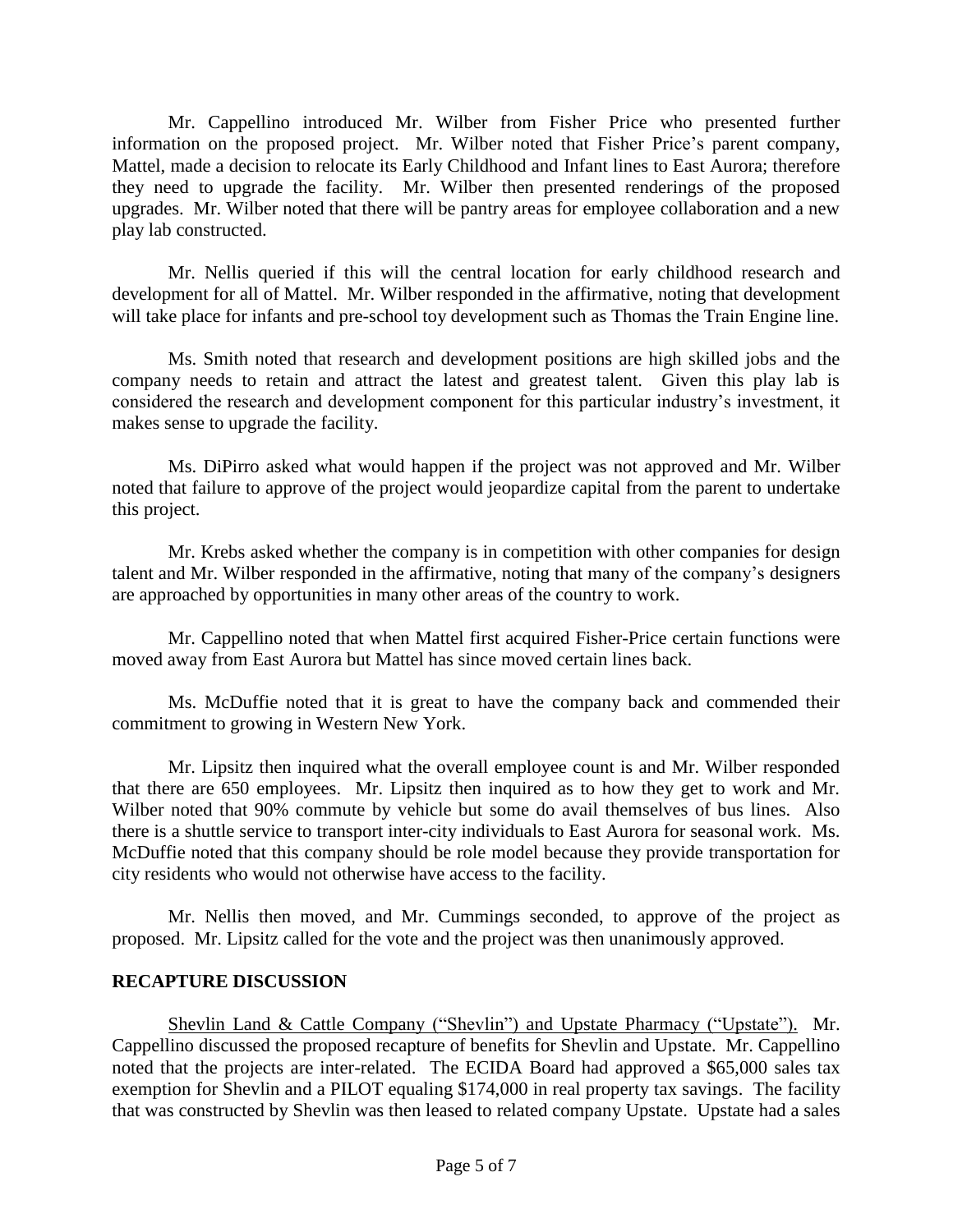tax exemption benefit of \$27,125 approved by the ECIDA Board. Upstate utilized \$4,769.68 in sales tax exemption benefits from June 13, 2016 to November 30, 2016.

Since Shevlin leases the facility to Upstate, Shevlin is responsible for Upstate's employment requirements. As part of the material terms, Upstate was required to retain 70 employees. In September 2018, the ECIDA Board approved a two-tiered retention goal of 95% depending on the number of employees. Upstate was therefore required to maintain at least 63 employees and create 8 new positions on or before November 30, 2018. However, Upstate did not create its required 8 new positions by said date.

Specifically, Upstate had a four quarter average of 63 employees and therefore was 11% below its employment requirements (63 out of 71). Mr. Cappellino then outlined three options for recapturing Shevlin's benefits period. Option 1 involved no recapture, Option 2 involved recapturing one year PILOT benefits based on Upstate's 11% employment shortfall and Option 3 requires recapturing one year PILOT benefits without considering the 11% employment shortfall. Mr. Cappellino noted there the company provided a memorandum outlining the reasons for their circumstances surrounding the employment shortfall.

Mr. Lipsitz then opened the floor to questions for the company. Ms. DiPirro noted that the company had a contract with Roswell Park to spin-off its specialty pharmacy and remarked that what Upstate essentially did was train Roswell's new employees during the spin-off. She asked whether the committee could count Roswell's job creation towards this project's employment goals, given that the employees trained by Upstate ultimately became Roswell versus Upstate employees. Mr. Kuzniarek confirmed that Upstate had trained the Roswell employees and confirmed that Roswell ultimately hired at least 4-5 people as a result of the pharmacy spin-off.

Mr. Cappellino noted that when the ECIDA reports job creation goals they do not count related jobs (such as the Roswell jobs created in this example) rather, they have looked at facilities of the same company in the past but not employment created by new companies.

Mr. Lipsitz noted that he is not in favor of counting the Roswell Park jobs created towards Upstate's employment requirements. He also noted that the Committee has looked at Option 2 of the recapture scenarios as a measured, reasonable approach to recapture, reminding the Committee that it has had similar scenarios in the past and the recommendation was Option 2.

Ms. Smith inquired whether the employment goals are linked and Mr. Cappellino responded that in this instance they are related.

Ms. McDuffie agreed that the recapture policy entails an obligation to fulfill job creation goals and consistency with other projects and what they have done in the past is important. She noted that she is in favor of Option 2 of the recapture scenarios.

Upon motion made by Mr. Blue and seconded by Mr. Stephens to approve Option 2, recapturing one year of Shevlin's PILOT benefits based on Upstate's 11% employment shortfall,